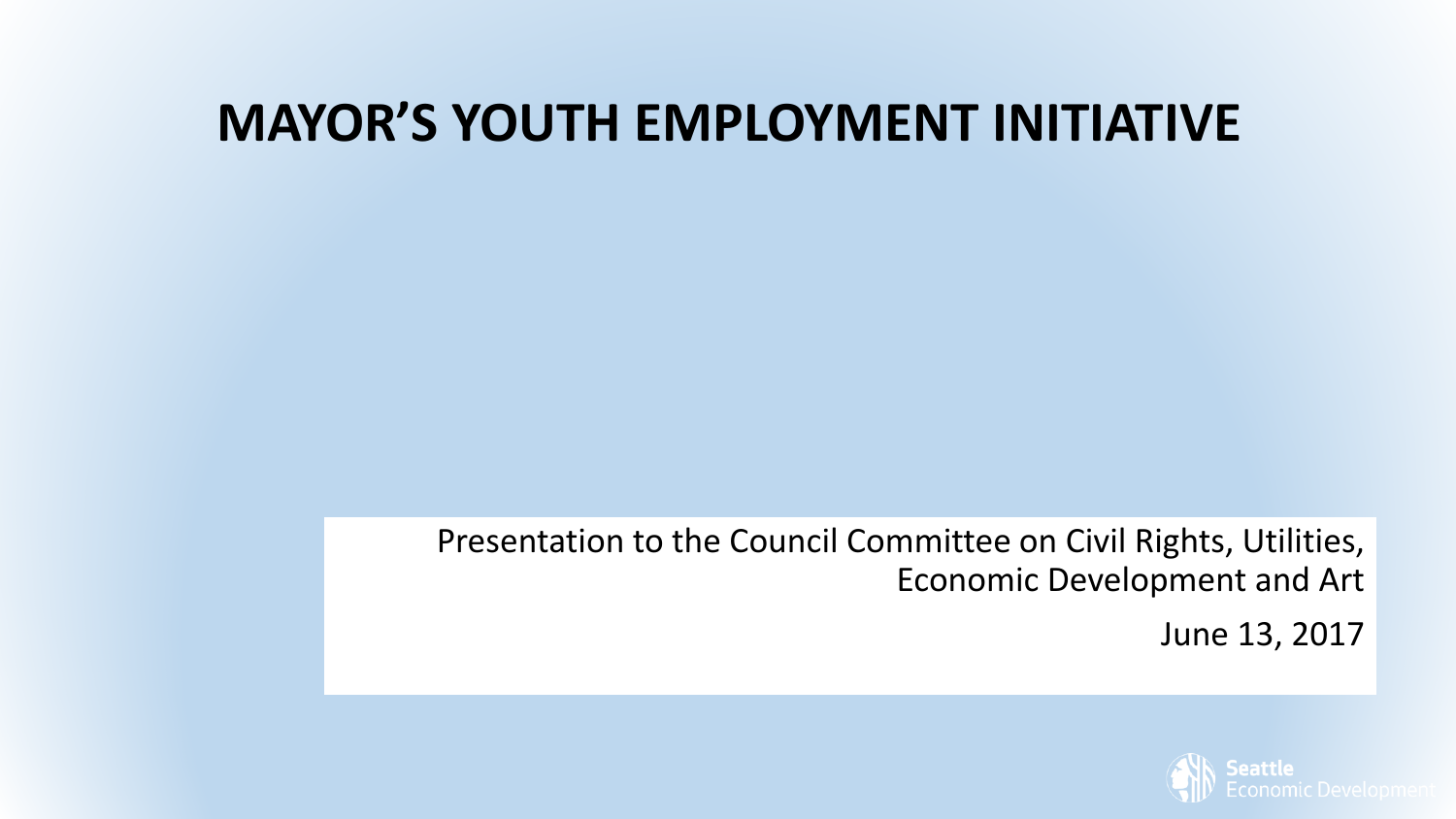#### **MAYOR'S YOUTH OPPORTUNITY INITIATIVE PILLARS**



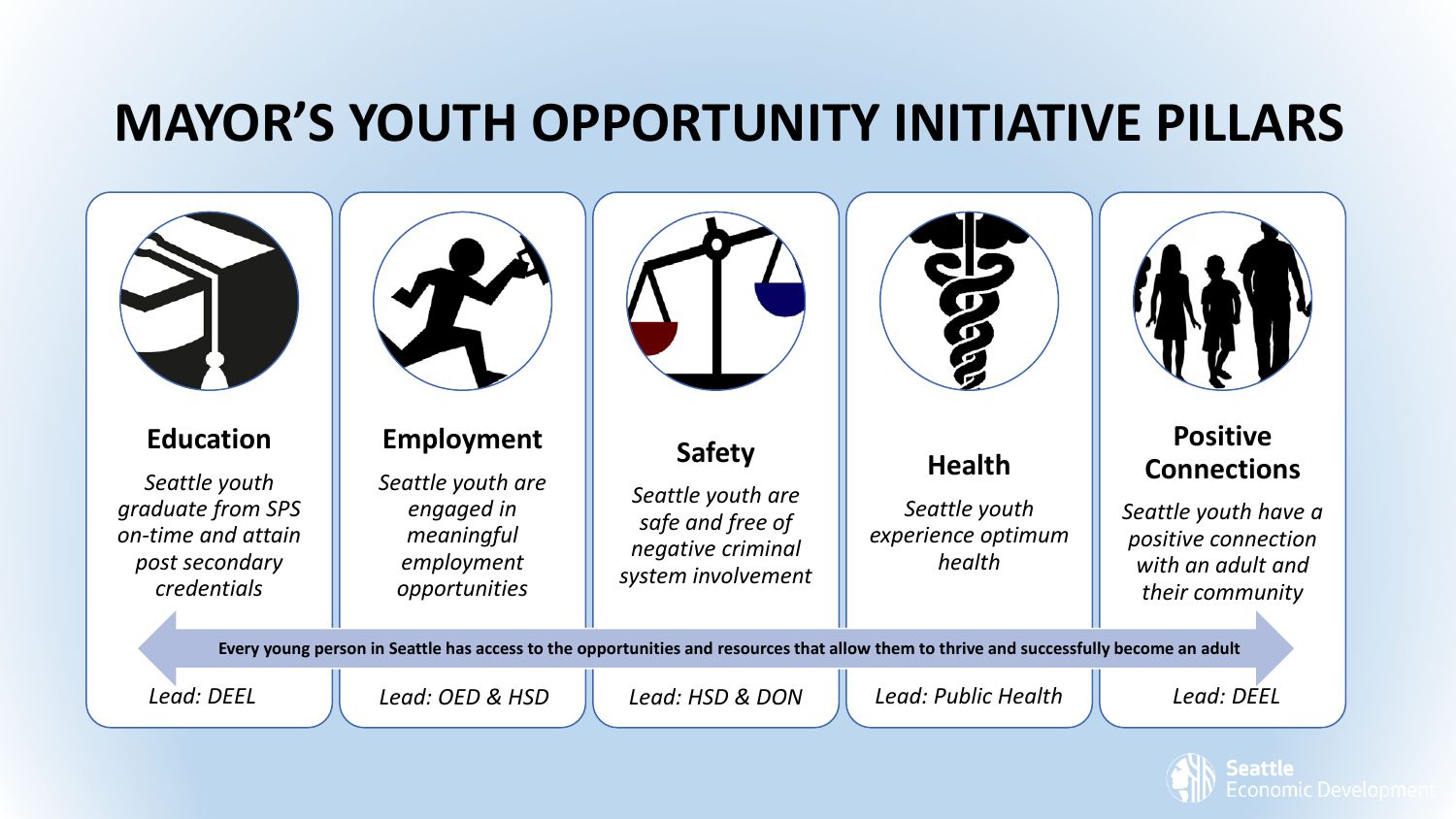## Mayor's Youth Employment Initiative

*Seattle Youth Are Engaged in Meaningful Employment Opportunities*

#### **Prepare youth, ages 14-24, for career and education success**

- Address high youth unemployment rate, 13% average, almost twice that for youth of color
- Increase income, build skills and networks for youth
- Disrupt youth violence and incarceration, promote positive academic outcomes
- Develop local talent for jobs

#### **Program Goals: Dutcomes:**

- Expand opportunities for youth from 2,000 in 2015 to over 3,500 this year
- Provide a wide range of employment & internship opportunities across the public, private and non-profit sectors
- Create infrastructure to engage more employers to host youth
- Raise private sector funds to support more youth

- Expanded MYEI over 72% over two years, with 3,484 youth supported in 2016
- Increased City department participation with a 96% increase in internship positions offered, and 100% of executive department participation
- Contracted with Educurious in 2016 to serve as the backbone for employer engagement
- Raised over \$500,000 to support internship wages in 2017

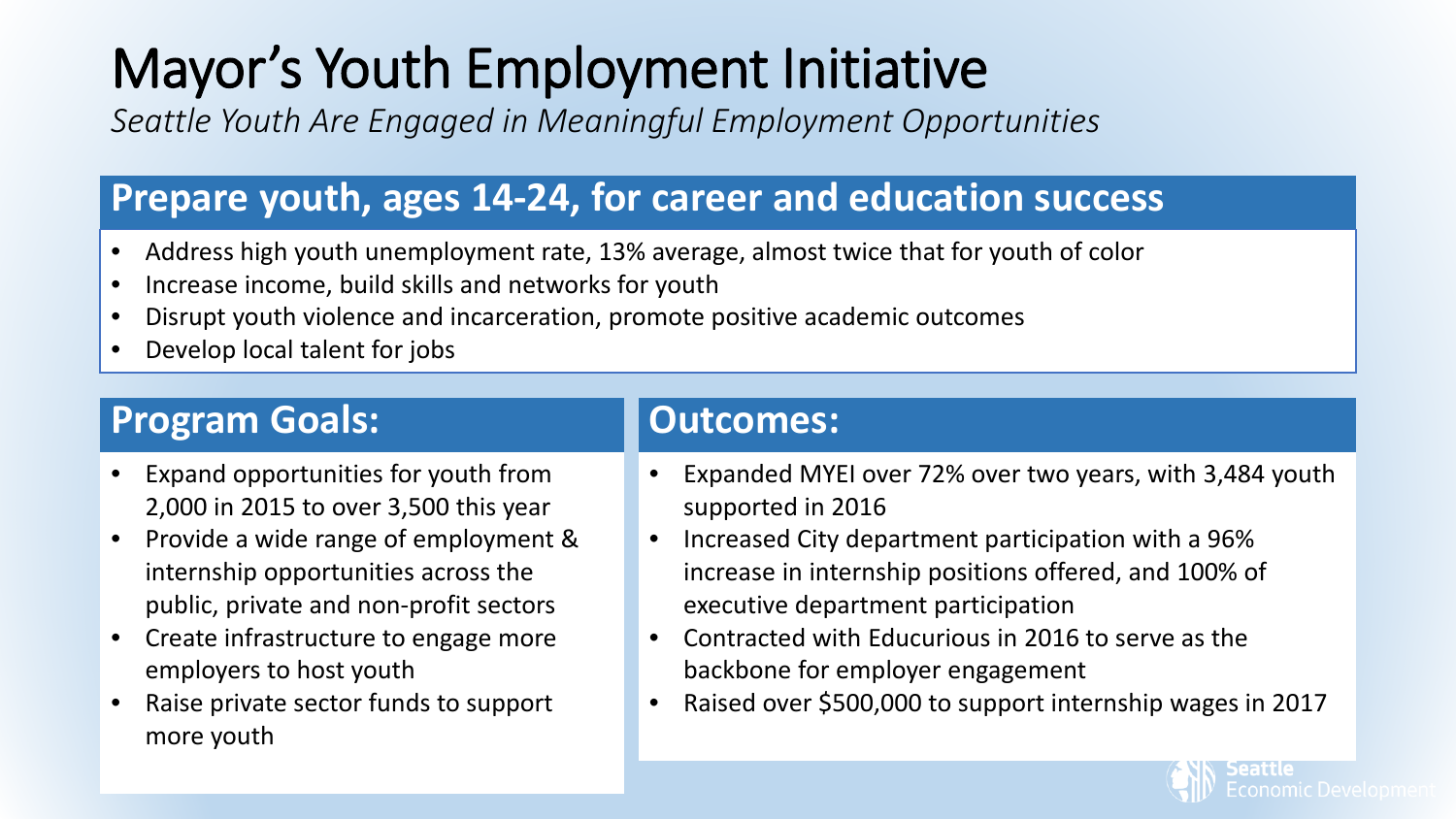## MYEI Contributing Programs



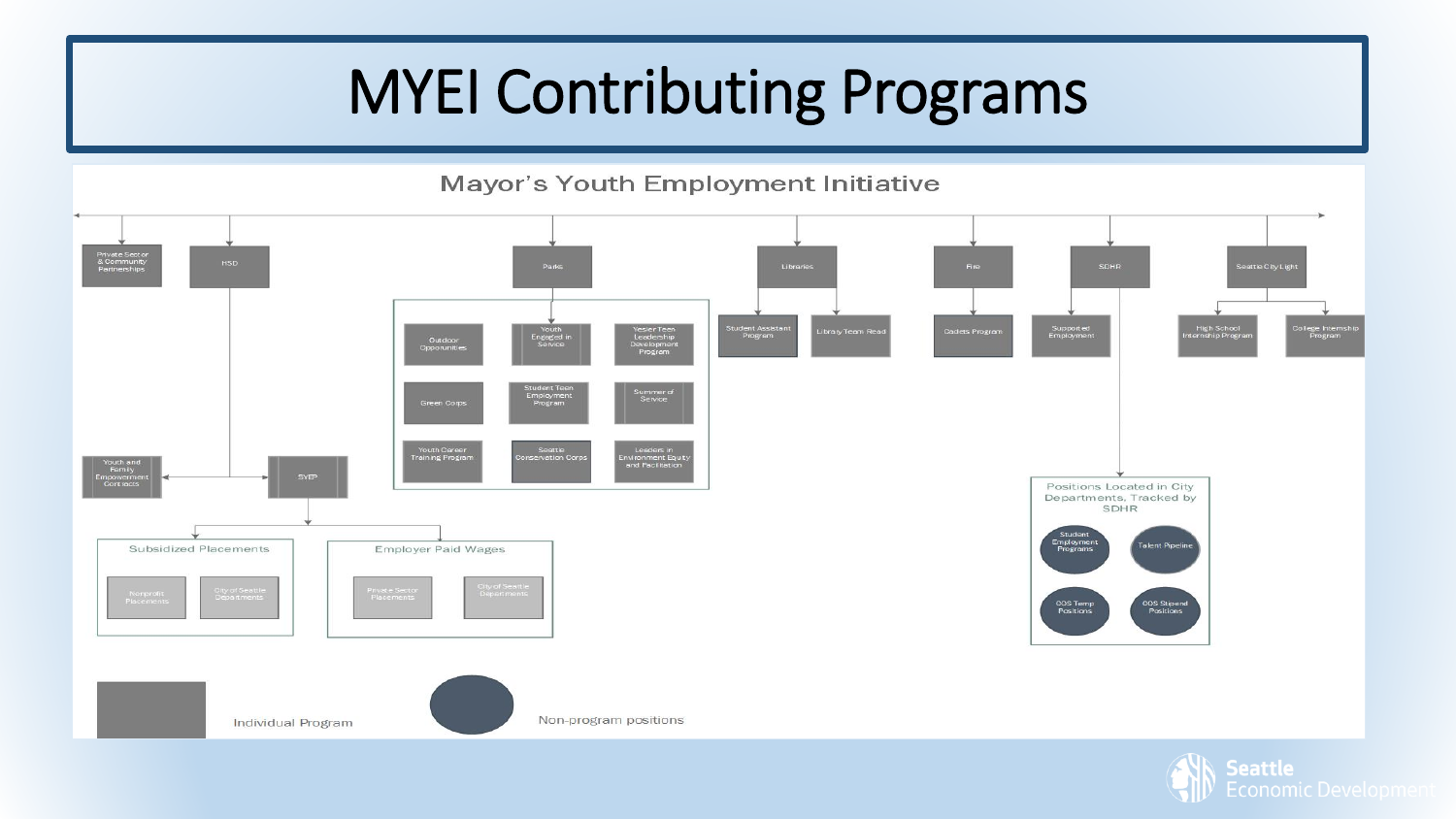# Early Insights

In 2016, the Office of Policy and Innovation and the Brookings Institute completed a review of our early implementation:

- MYEI lacked capacity to recruit and support new employers to host youth and pay the wage at significant scale
- Many private sector employers have a higher threshold for "work-readiness" and reported a skill, preparation and expectation mismatch
- Similarly, employers needed more tools and training on how to support youth who may have barriers to employment
- Departmental participation was uneven, with 70% of departments hosting an SYEP youth
- While there are a number of Department-managed programs, coordination under MYEI was limited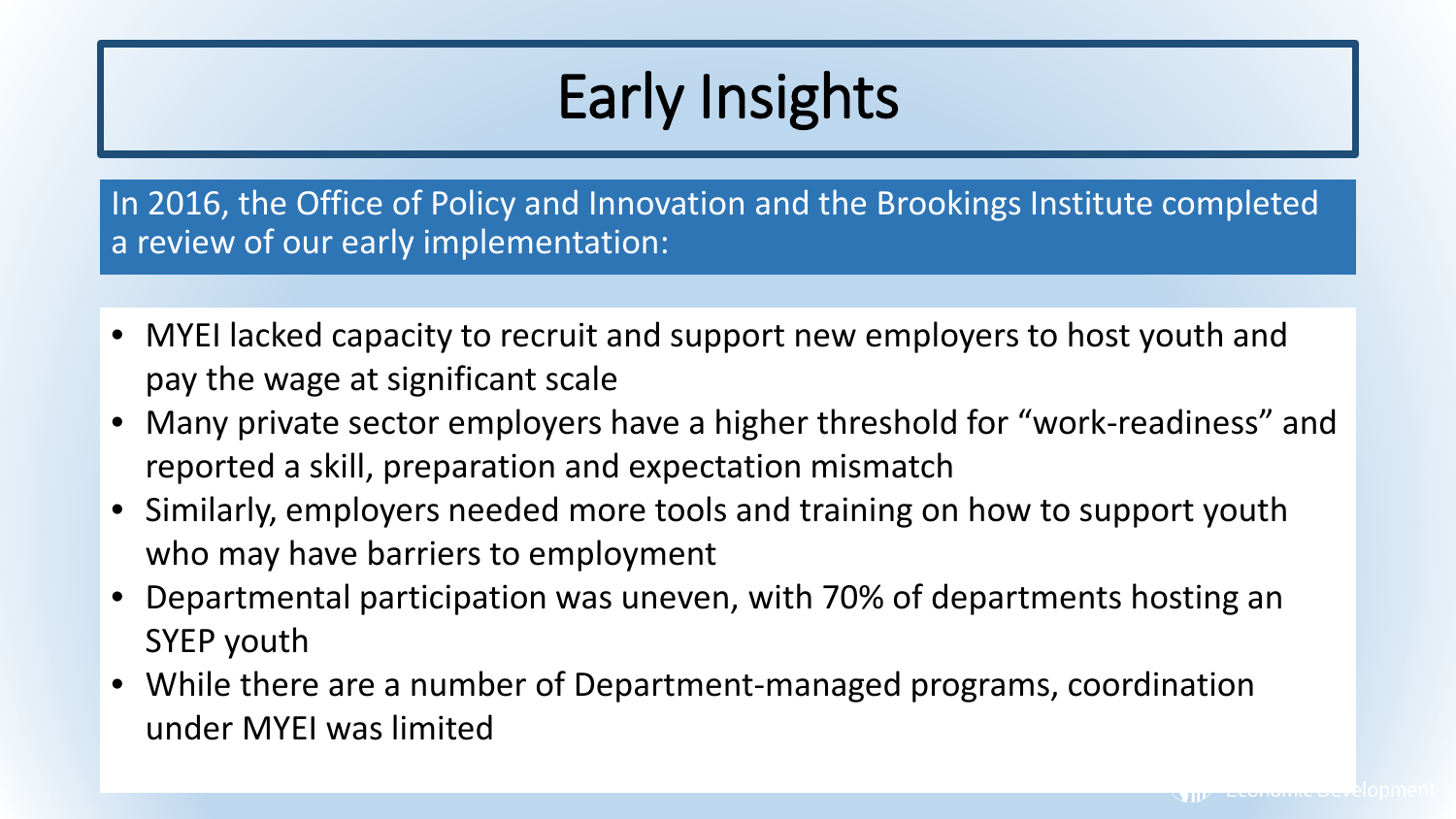## Recommended Improvements

The Office of Policy and Innovation and the Brookings Institute offered these recommendations to strengthen MYEI:

- Implement strategies to improve youth preparation
- Continue to build capacity to engage and support employers
- Offer distinct "tiers" of internships based on employer's required level of work readiness
- Strengthen coordination structure for employment and youth development activities existing within the City's departments and agencies
- Coordinate with public high schools and Career and Technical Education (CTE) programs to improve connections between education, skill development and career experiences

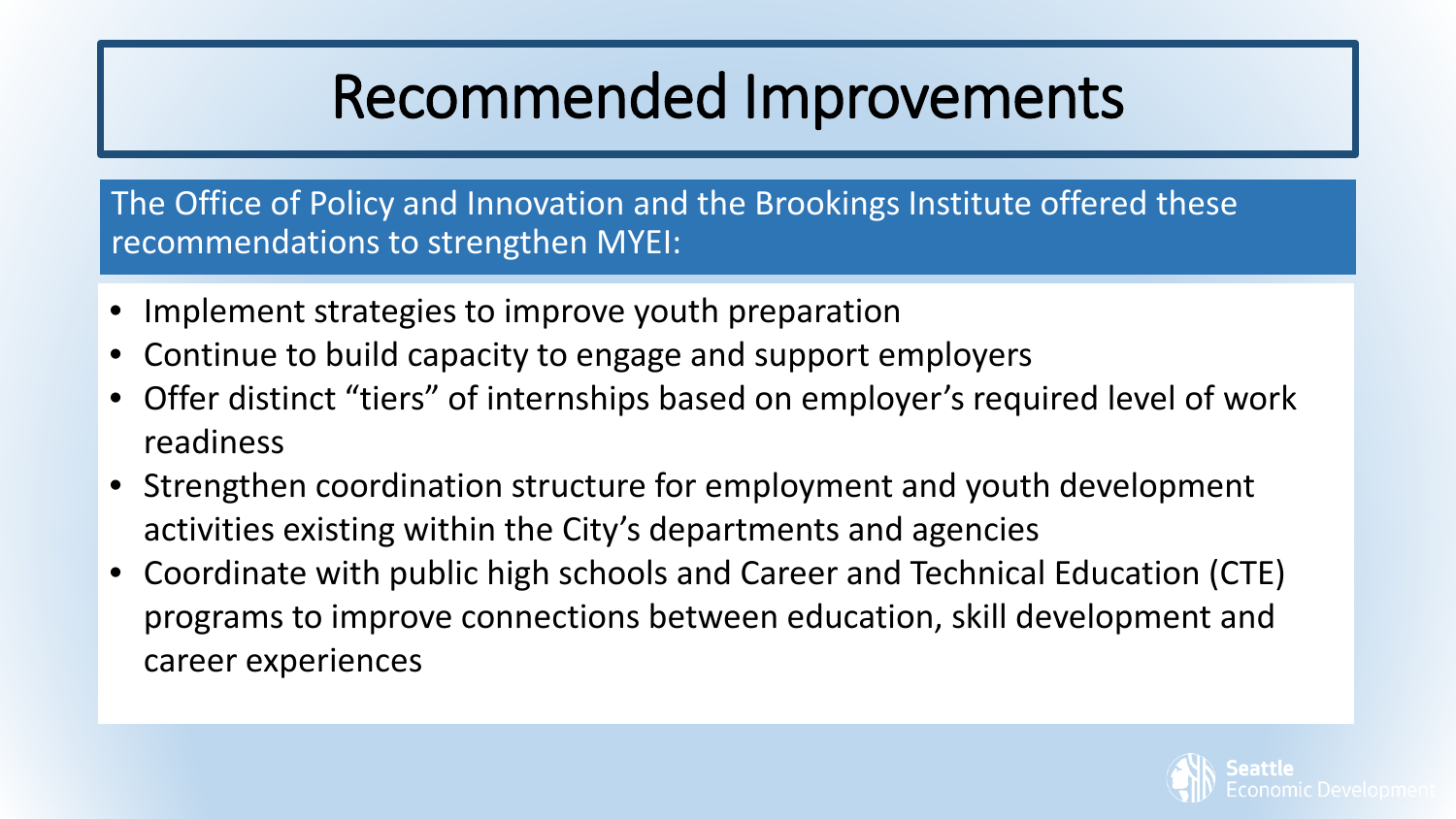#### Improvements Instituted in 2016

- **Implemented New Tiered Youth Preparation Programs** for Private-Sector Employers To Create a Pool of 300 Private-Sector Ready Youth
- **Implemented New Supervisor Training**, including an RSJI component, to prepare employers to support youth with barriers to employment
- **Mayoral Directive for 100% City Department participation**, which resulted in 100% departmental participation in 2017 representing 153 summer internships (an increase of 70 slots from last year)
- **Established an Employer Intermediary Function and Platform** to engage & support employers and streamline how employers participate
- **Improved Coordination Across City's Youth Employment/Career Programs**  through ongoing engagement with the largest providers (Parks Department and Seattle Center) and with the Employment Pathways interdisciplinary team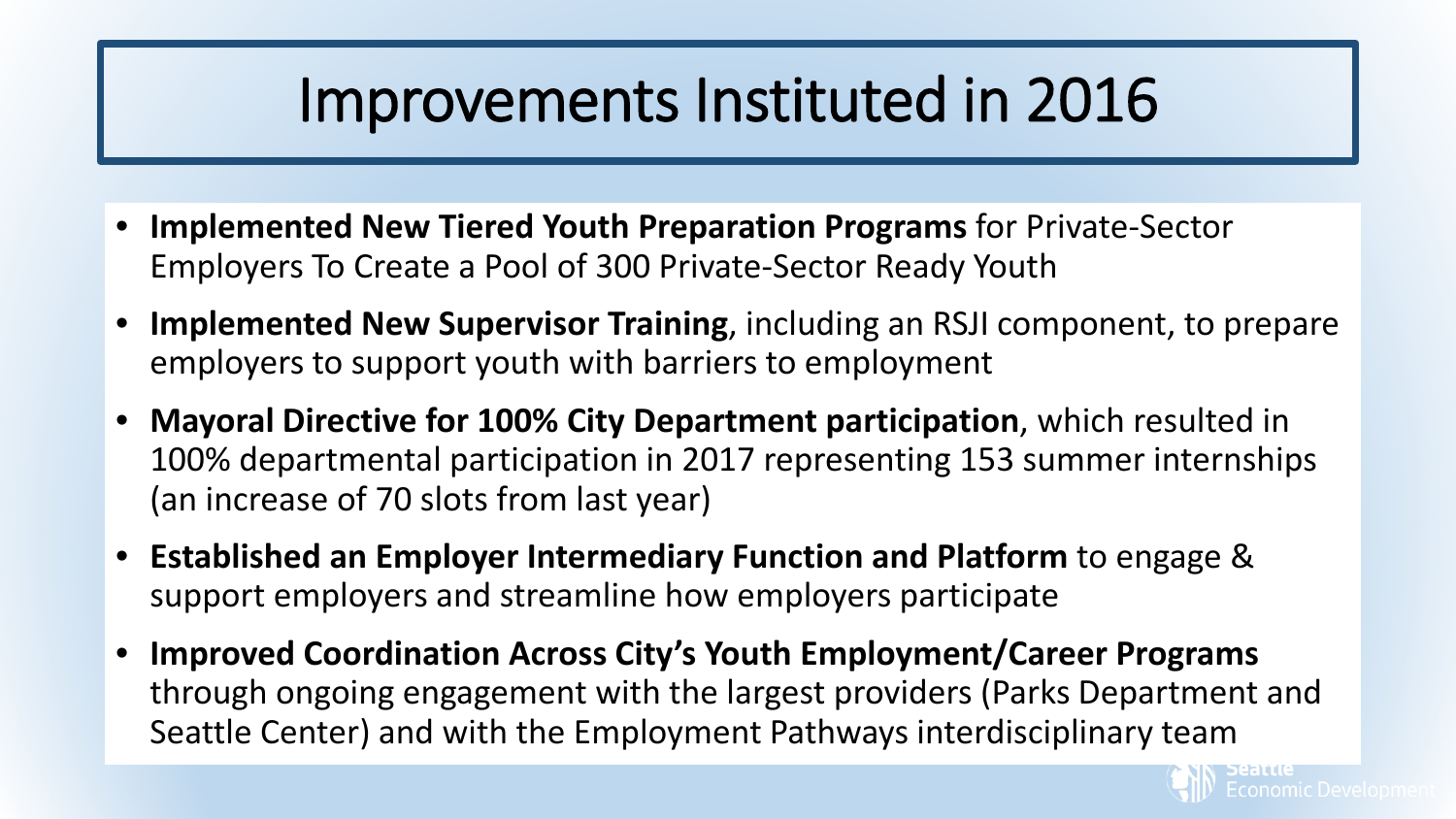#### Strategies for Continued Growth

- **Continue to expand private sector participation in MYEI**
- **Increase visibility of MYEI** and the value of youth employment for young people, their families and employers
- **Establish an internal coordination structure** for employment and youth development activities existing within the City
- **Partner with additional community-based organizations** that are serving youth to augment the work readiness and case management provided by the City to meet more employer needs
- **Engage with public schools**, particularly career and technical education program, to improve career connected learning opportunities within MYEI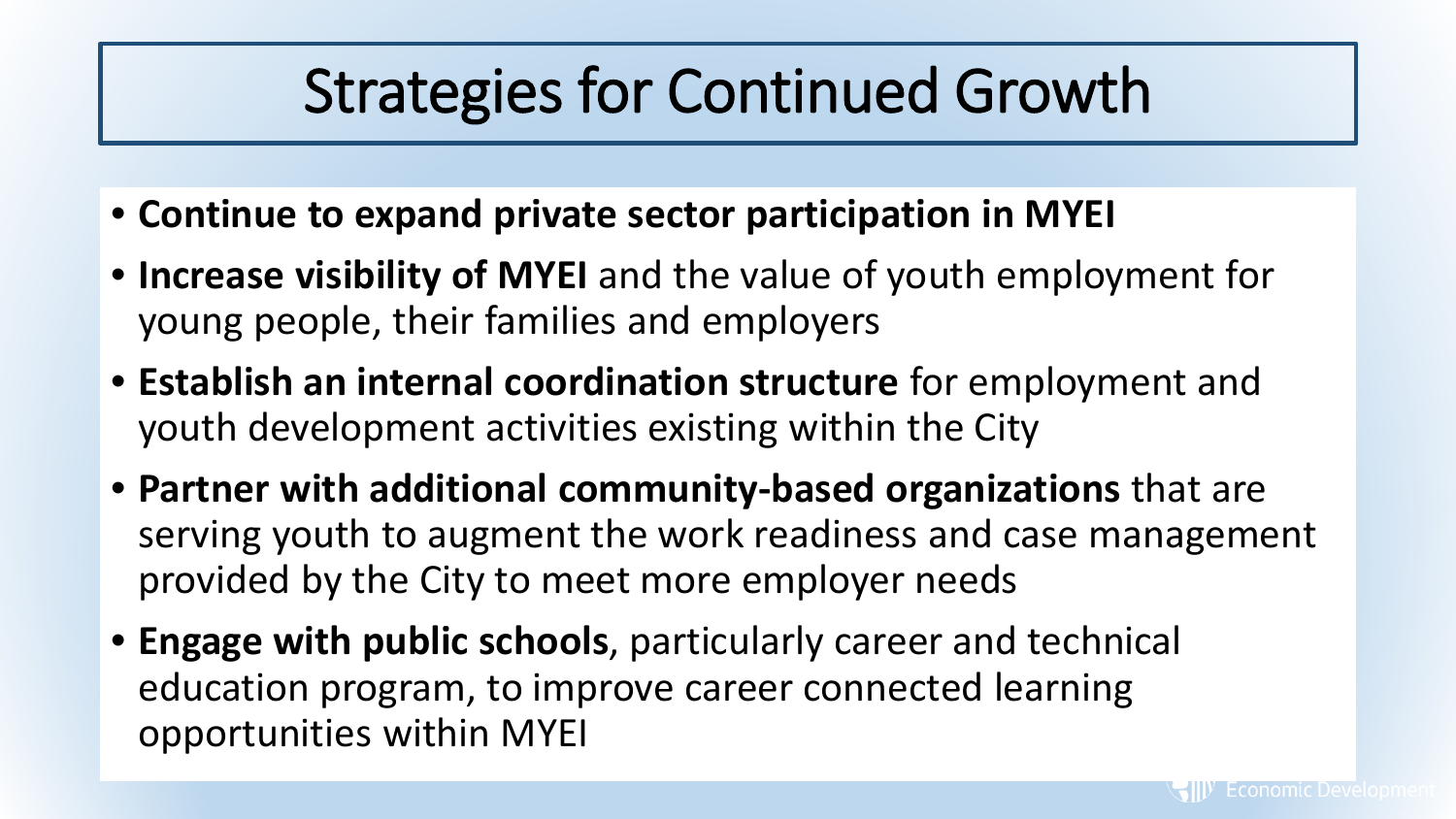